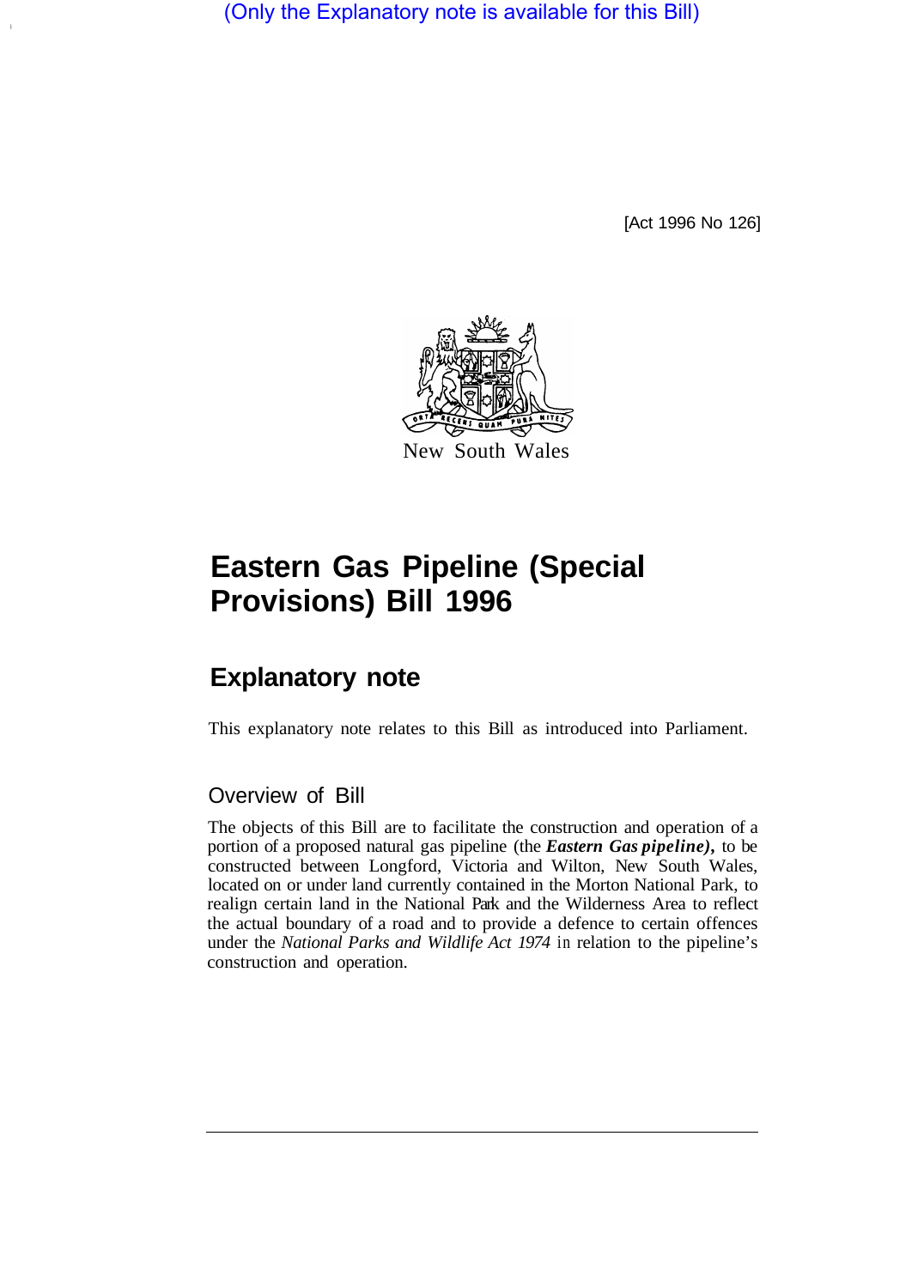Eastem Gas Pipeline (Special Provisions) Bill 1996 [Act 1996 No 126]

Explanatory note

#### Outline of provisions

**Clause 1** sets out the name (also called the short title) of the proposed Act.

**Clause 2** provides for the commencement of the proposed Act on a day or days to be appointed by proclamation.

**Clause 3** defines certain words and expressions used in the proposed Act.

**Clause 4** revokes the reservation of certain land as part of the Morton National Park. A reservation of land as a national park may only be revoked by an Act of Parliament. Currently the land is used as part of the Braidwood to Nowra road and is also proposed to be used for the purposes of the Eastern Gas pipeline. The land should have been excluded by the existing reservation of the lands from the National Park for the purposes of the road. However, the road was not built entirely on the land so reserved. The effect of the revocation of the reservation is that the land will become available for use for the purposes of the pipeline, in accordance with the *Pipelines Act 1967.* 

**Clause 5** adds to the Morton National Park land reserved for the purposes of the Braidwood to Nowra road but not used for the purposes of the road.

**Clause 6** varies the declaration of certain land as part of the Ettrema Wilderness Area. The purpose of the variation is to clarify that the area does not include land used as part of the Braidwood to Nowra road and also proposed to be used for the purposes of the Eastern Gas pipeline.

**Clause 7** prevents compensation or consideration being paid in respect of land added to the Morton National Park or the Ettrema Wilderness Area by the proposed Act.

**Clause 8** enables the Minister administering the *National Parks and Wildlife Act 1974* to grant easements under the *National Parks and Wildlife Act 1974*  for the purposes of the construction or operation of the Eastern Gas pipeline in relation to land situated in the Morton National Park.

**Clause 9** extends the defences available under the *National Parks and Wildlife Act 1974* in relation to offences under sections 98 (Harming protected fauna, other than threatened species, populations or ecological communities), 1 18A (Harming or picking threatened species, populations or ecological communities), 118C (Damage critical habitat) and 118D (Damage habitat of threatened species, population or ecological community). A person will have a defence if the act constituting the offence concerned was essential for the carrying out of an activity relating to the construction or operation of the Eastern Gas pipeline and did not contravene a condition of a permit or licence granted under the *Pipelines Act 1967* in respect of the pipeline.

**Clause 10** provides for the review of the proposed Act after the period of 5 years from the date of assent to the proposed Act.